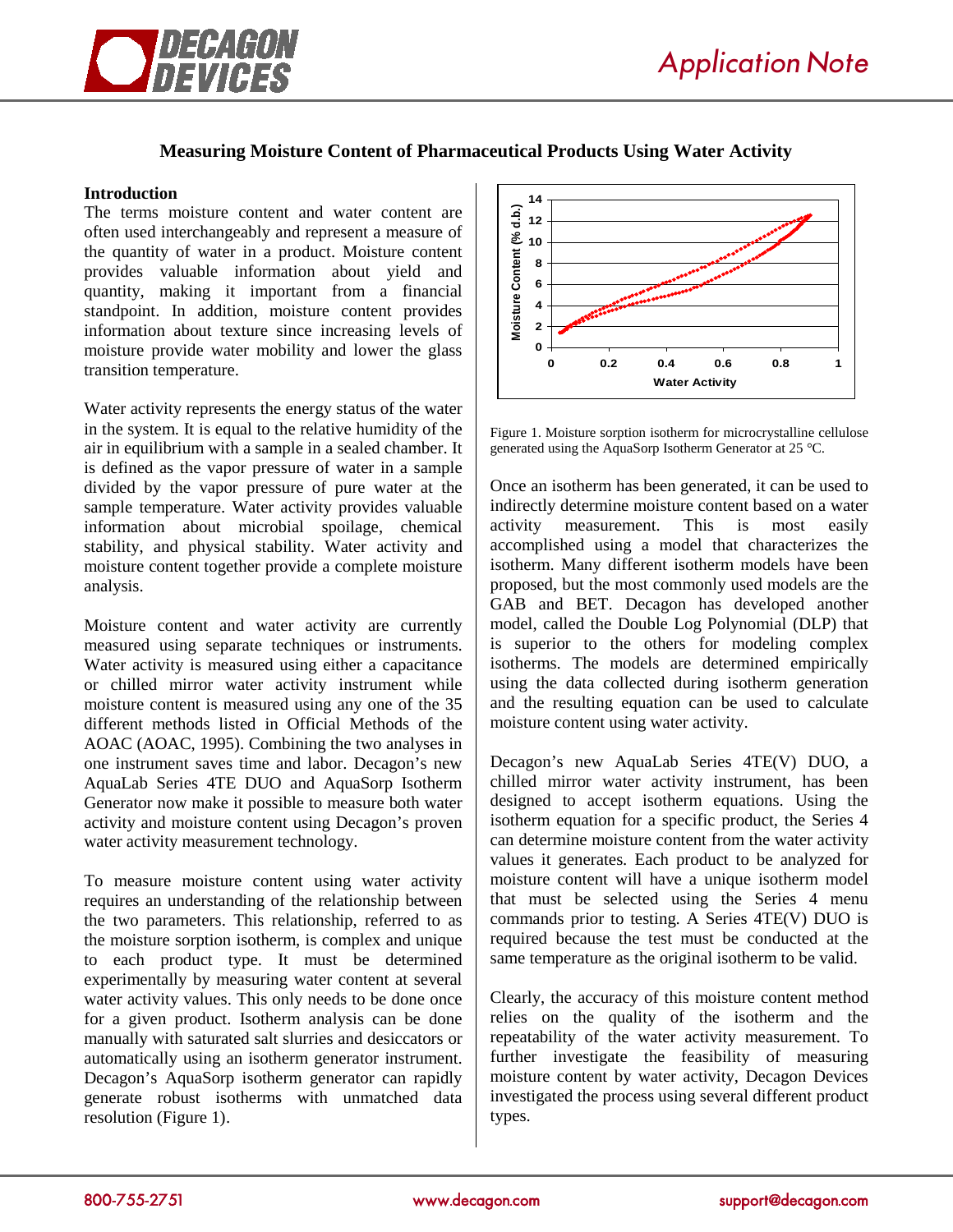

### M**aterials and Methods**

Six products were selected for testing that represent a wide variety of types from homogeneous ingredients to complex final products. The products included: fiber powder, flu powder, gel caps, microcrystalline cellulose, corn starch, and solid dosage tablets. Working isotherms were obtained for each product in duplicate using the AquaSorp Isotherm Generator. Settings for the AquaSorp were: 25°C temperature, 100 ml/min flow rate, min  $a_w$  0.03 and max  $a_w$  0.85. The "as is" moisture content in triplicate was determined for all of the products using convection oven loss on drying. Time and temperature settings for loss on drying were based on AOAC recommendations when available. All moisture measurements are expressed as percent dry basis.

To create samples varying in moisture content, 10 subsamples were taken for each product, 5 of which were wetted by exposure to 100% relative humidity in a sealed desiccator while the other 5 were dried by exposure to desiccated air inside another sealed desiccator. Sub-samples were removed from the desiccators at different times to create samples varying in moisture content. As the sub-samples were removed, they were sealed in jars and set aside until all sub-samples had been removed from the desiccator. The time in the wet and dry desiccators for the subsamples of each product was adjusted based on the diffusion properties of the product. All sub-samples for a product were then analyzed in triplicate for moisture content and water activity. Moisture content was measured as before and water activity was measured using Decagon's AquaLab Series 4TE.

The isotherm testing results were characterized using DLP models. Duplicate isotherms were analyzed as one isotherm to average across both isotherm data sets. Shortened intervals better representing the natural moisture content variation range of the product were used for fiber powder, flu powder, and corn starch. Moisture contents predicted using average water activity values were compared to average moisture contents from oven loss on drying. Standard Error of Prediction (SEP), which is interpreted as the 95% confidence interval for the predicted value around the actual value (smaller value is better), and R2 value (closer to 1 is better) were used to measure the strength of the DUO method. The relative strength of a secondary method is measured by how well it matches the reference method. For this study, the SEP value can be considered a measure of the ability of the moisture content by water activity method to correctly match reference data.

Since there is no standard for measuring moisture content, a true accuracy cannot be calculated (Isengard, 2001). Accuracy and precision are used interchangeably in moisture content literature, but in reality, only a precision can be determined. Consequently, the best way to compare moisture content methods is by comparing their repeatability. The precision values of the oven loss on drying and moisture content by water activity methods were calculated as the average standard deviation of triplicate analyses across all samples for a given product.

#### **Results and Discussion**

Moisture content values calculated from water activity agreed well with oven loss-on-drying values for all products as evidenced by the low SEP and high R2 values (Table 1). The worst SEP value occurred when moisture content was predicted by water activity for tablets (0.17%) and the best was for flu powder (0.01%). Most secondary methods consider an SEP of 0.60% or lower to be acceptable and all SEP values were well below that range indicating that moisture content by water activity can be considered a viable secondary method. Figure 2 illustrates the excellent level of agreement between the moisture content values predicted from water activity and the moisture contents determined using oven loss on drying. The unusually low R2 value for tablets and gel caps resulted from the small variation in moisture content across samples (very flat isotherm).

|  |  |  | <b>Table 1.</b> Isotherm curve and model combinations that |  |
|--|--|--|------------------------------------------------------------|--|
|  |  |  | provided the lowest SEP values for each product type.      |  |

| $\sim$ and to weble $\sim$ . The set of the set of product $\epsilon$ , $\beta$ , $\epsilon$ , |       |       |  |  |
|------------------------------------------------------------------------------------------------|-------|-------|--|--|
| Product                                                                                        | *SEP  |       |  |  |
| Fiber Powder                                                                                   | 0.160 | 0.945 |  |  |
| Flu Powder                                                                                     | 0.011 | 0.906 |  |  |
| Gel Caps                                                                                       | 0.121 | 0.093 |  |  |
| <b>MCC</b>                                                                                     | 0.160 | 0.958 |  |  |
| Corn Starch                                                                                    | 0.163 | 0.989 |  |  |
| Tablets                                                                                        | 0.170 | 0.563 |  |  |

\* SEP values are in % moisture (d.b.)